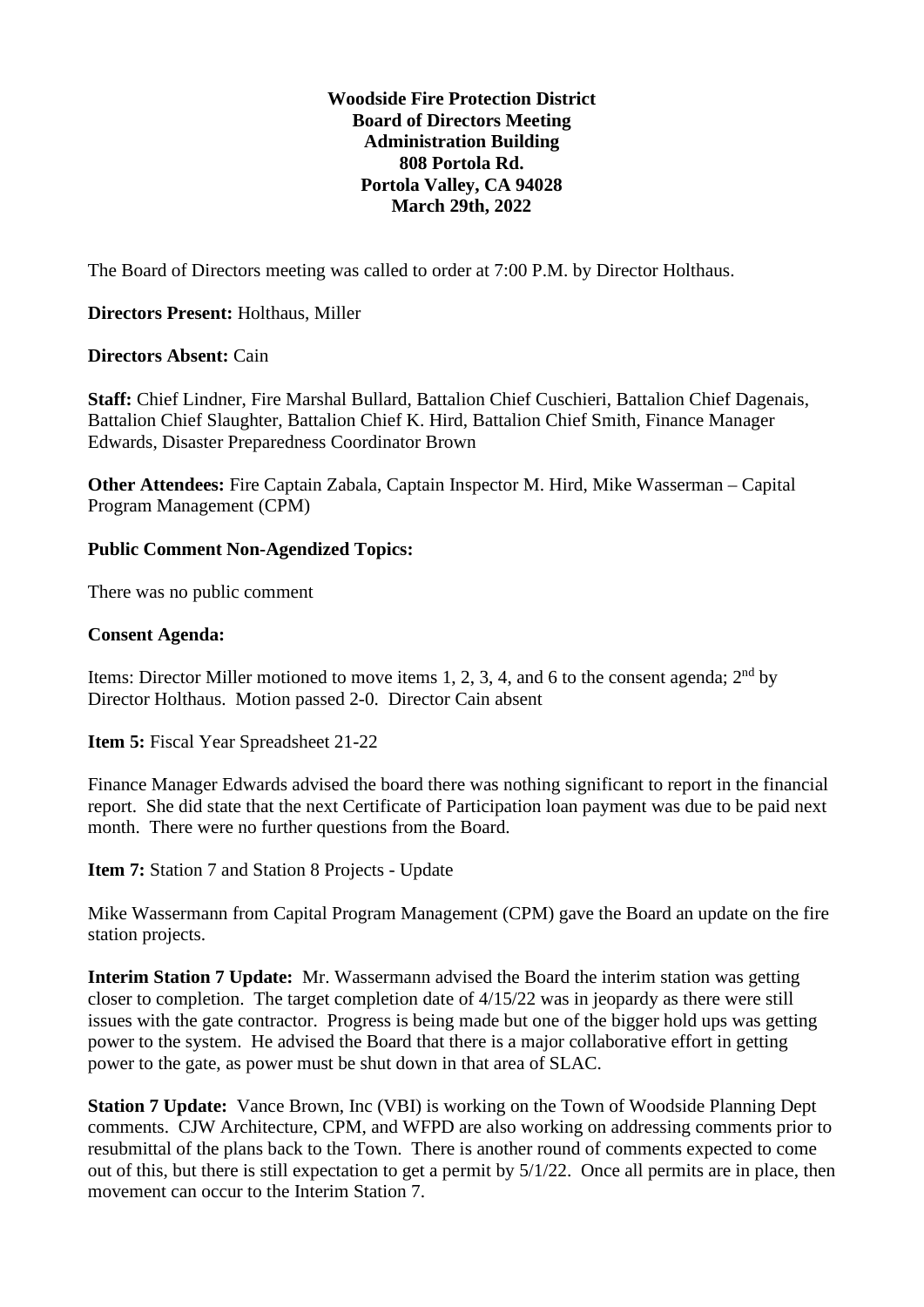**Station 8 Update:** Mr. Wassermann advised the Board the VBI was in a similar situation as Station 7. VBI is going through the Town of Portola Valley's first round of comments. CJW, CPM, and WFPD are also going through those comments as well. Conditions of approval are still being worked on. WFPD did receive approval from the Portola Valley ASCC regarding the landscape plan. WFPD met with neighbors following that approval. Bob Schultz, a neighbor of Station 8 requested a meeting with the ASCC seeking revisions to that agreement that WFPD and landscape architect Bob Cleaver were in agreement with. Groundwater testing is also needed as a condition of approval. Mr. Wassermann advised the Board a letter was written by a subject matter expert to waive that testing. That was not accepted by the Town. Permit approval is still expected the first week of May. A landscape maintenance agreement is being drafted by WFPD's attorney and the Town of Portola Valley's attorney.

The Board asked if there was any public comment on any of the project(s). Bob Schultz, a neighbor of Station 8, had no specific comment, stating he was just listening to the updates. He did express his appreciation of WFPD and its contractors in respecting the neighbors wishes and desires as this project has moved forward and hopes the revisions they are seeking will be accepted.

There were no follow up questions or comments by the Board.

## **Item 8:** Staff Report – New Fire Engine

Chief Lindner directed the Board to the staff report in the Board packet. Chief Lindner gave a brief background on challenges with the purchasing and building of vehicles. Normally, the District replaces front line apparatus around the 10 yr. mark of its life. Purchase of a new engine is not projected until the 2023-2024 fiscal year. Supply chain and staffing issues nationwide have extended build times of these vehicles out to a minimum of 500 days. Due to this, plans need to purchase need to be made sooner, than later, due to this. Battalion Chief Smith provided the Board with information seeking approval by the Board to proceed with the purchase. He advised the Board that the district was seeking a new vendor (Pierce Manufacturing) for this fire engine. BC Smith, along with 2 other District firefighters, went to the factory to inspect and come back with recommendations. BC Smith advised the trip went very well, and the recommendation of all three members was to go ahead with the signing of a contract with Pierce. The vendor offered incentives if the District signs a contract prior to the end of April 2022. A prepayment discount of approximately \$41K as well as saving a future 7% increase in overall price was offered. Final overall sales price is just under \$883K.

Director Miller asked BC Smith of price comparisons between Pierce and the District's previous vendor (Seagrave). BC advised overall price is comparable with Pierce being a little less expensive. Director Miller also expressed the concern with prepayment of that amount and not seeing a product for close to two years and wondered of the financial stability of Pierce and any potential bankruptcy issues. BC Smith advised Pierce is the largest builder of fire engines in the United States and is expanding their operations in their home state of Wisconsin. BC smith also advised of ongoing issues with needed repairs in the current fleet.

Director Holthaus asked BC Smith about an outstanding item with a current out of service engine (Engine 8) and was wondering if this is related to repair issues earlier stated. BC Smith advised that parts have been on order for over 6 months.

There were no other questions. Director Miller and Director Holthaus were in agreement for the district to proceed as planned.